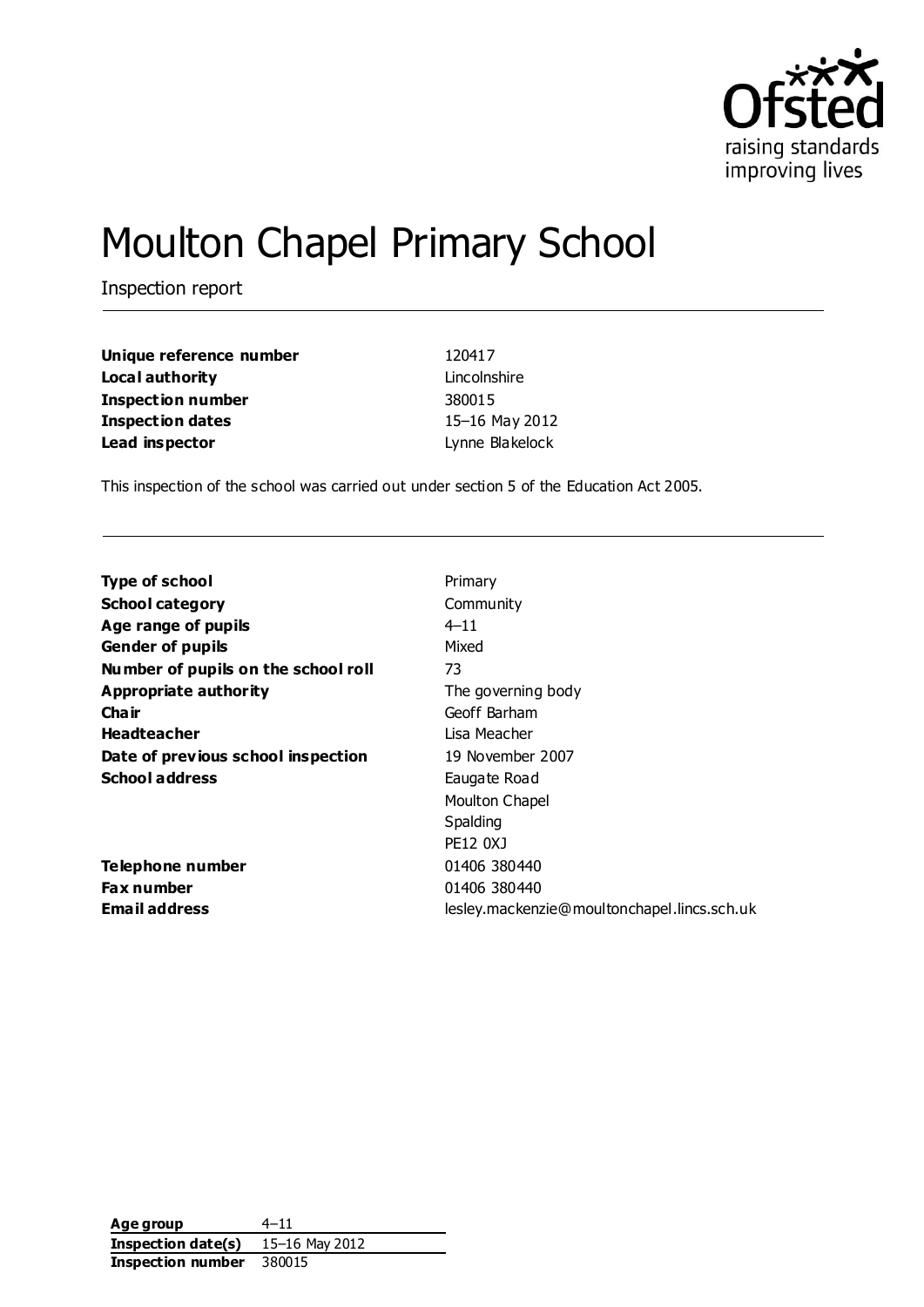

You can use Parent View to give Ofsted your opinion on your child's school. Ofsted will use the information parents and carers provide when deciding which schools to inspect and when.

You can also use Parent View to find out what other parents and carers think about schools in England. You can visit [www.parentview.ofsted.gov.uk,](http://www.parentview.ofsted.gov.uk/) or look for the link on the main Ofsted website: [www.ofsted.gov.uk](http://www.ofsted.gov.uk/)

The Office for Standards in Education, Children's Services and Skills (Ofsted) regulates and inspects to achieve excellence in the care of children and young people, and in education and skills for learners of all ages. It regulates and inspects childcare and children's social care, and inspects the Children and Family Court Advisory Support Service (Cafcass), schools, colleges, initial teacher training, work-based learning and skills training, adult and community learning, and education and training in prisons and other secure establishments. It assesses council children's services, and inspects services for looked after children, safeguarding and child protection.

Further copies of this report are obtainable from the school. Under the Education Act 2005, the school must provide a copy of this report free of charge to certain categories of people. A charge not exceeding the full cost of reproduction may be made for any other copies supplied.

If you would like a copy of this document in a different format, such as large print or Braille, please telephone 0300 123 4234, or email enquiries@ofsted.gov.uk.

You may copy all or parts of this document for non-commercial educational purposes, as long as you give details of the source and date of publication and do not alter the information in any way.

To receive regular email alerts about new publications, including survey reports and school inspection reports, please visit our website and go to 'Subscribe'.

Piccadilly Gate Store St **Manchester** M1 2WD

T: 0300 123 4234 Textphone: 0161 618 8524 E: enquiries@ofsted.gov.uk W: www.ofsted.gov.uk



© Crown copyright 2012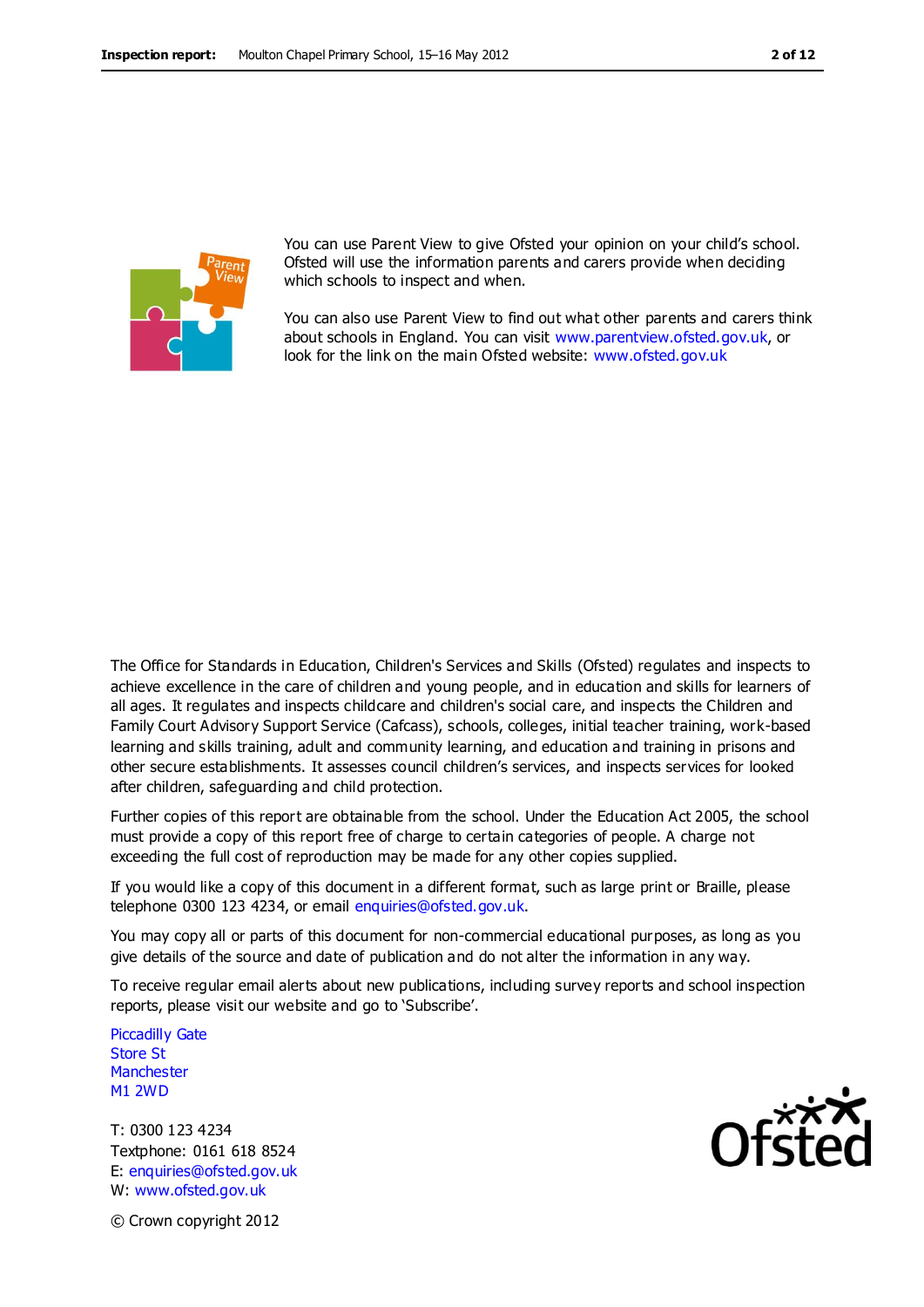# **Introduction**

Inspection team

Lynne Blakelock **Additional Inspector** 

This inspection was carried out with two days' notice. The inspector observed eight lessons taught by four teachers, over approximately four hours. She held meetings with representatives of the governing body, a group of pupils and members of staff. She observed the school's work and looked at a range of documents, including the school improvement plan, data about the achievement of all groups of pupils and school policies. She analysed the 29 questionnaires returned by parents and carers.

# **Information about the school**

This school is much smaller than most others of its type. Most pupils are of White British heritage. The proportion known to be eligible for free school meals is below average. The proportion of disabled pupils and those who have special educational needs, including pupils who are supported by school action plus or have a statement of special educational needs, is above average.

The school meets the government's current floor standards, which set the minimum expectations for attainment and progress.

It is part of two learning networks and also belongs to the local Schools Sports Partnership. It has recently been awarded National Healthy Schools Status.

The headteacher took up her post in September 2009.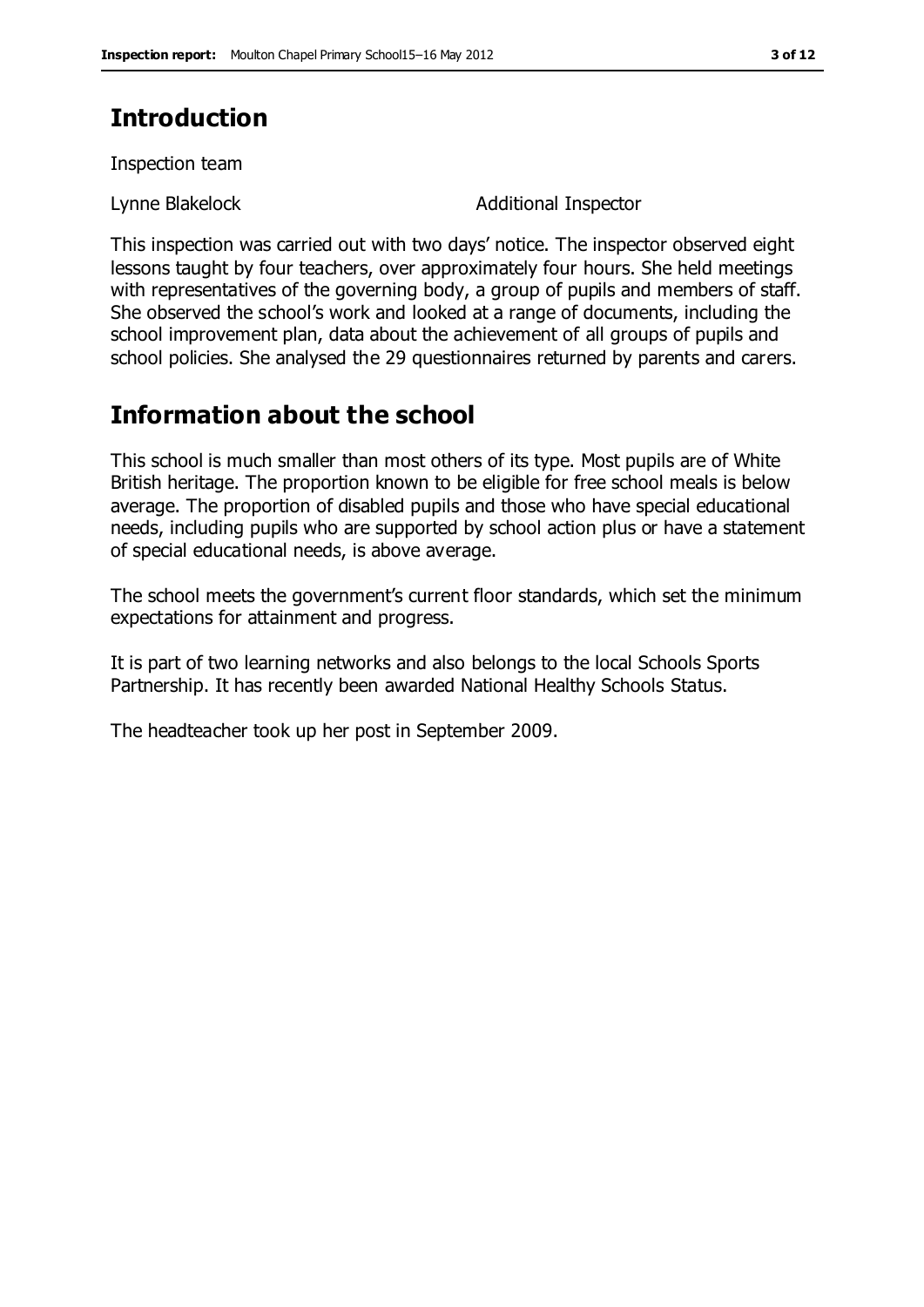# **Inspection judgements**

| <b>Overall effectiveness</b>     |  |
|----------------------------------|--|
|                                  |  |
| <b>Achievement of pupils</b>     |  |
| <b>Quality of teaching</b>       |  |
| Behaviour and safety of pupils   |  |
| <b>Leadership and management</b> |  |

## **Key findings**

- This is a satisfactory school. It is not good because leaders and managers are not fully effective in speeding up pupils' progress by regularly reviewing the quality of teaching and the curriculum. Variations in teaching and learning are not picked-up quickly enough, and so pupils' achievement over time is no better than satisfactory. Schools whose overall effectiveness is judged satisfactory may receive a monitoring visit by an Ofsted inspector before their next section 5 inspection.
- All groups of pupils achieve satisfactorily from Reception onwards. Attainment is average at the end of Key Stages 1 and 2 in reading, writing and mathematics. This demonstrates satisfactory progress from pupils' various individual starting points.
- Teaching is satisfactory for all age groups. While there is some good teaching, planning of lessons is not regularly based accurately enough on data about the levels at which pupils are working. Thus, tasks do not always offer the right level of challenge to quicken their progress. Pupils do not have a secure knowledge of their levels, and their targets are too often peripheral to classroom learning.
- Pupils' behaviour is consistently good in lessons, around the school and at play. They are polite and show consideration towards others. The school's caring and supportive ethos promotes their security and well-being. Pupils can explain a range of potential dangers and how to avoid them.
- Leadership and management are satisfactory. The headteacher's accurate grasp of the school's needs supports appropriate school improvement planning, and is reflected in staff's performance management targets and professional development opportunities. Middle leaders' roles are not focused enough on monitoring and recording the quality of provision in their areas to inform the headteacher in detail about school improvement needs.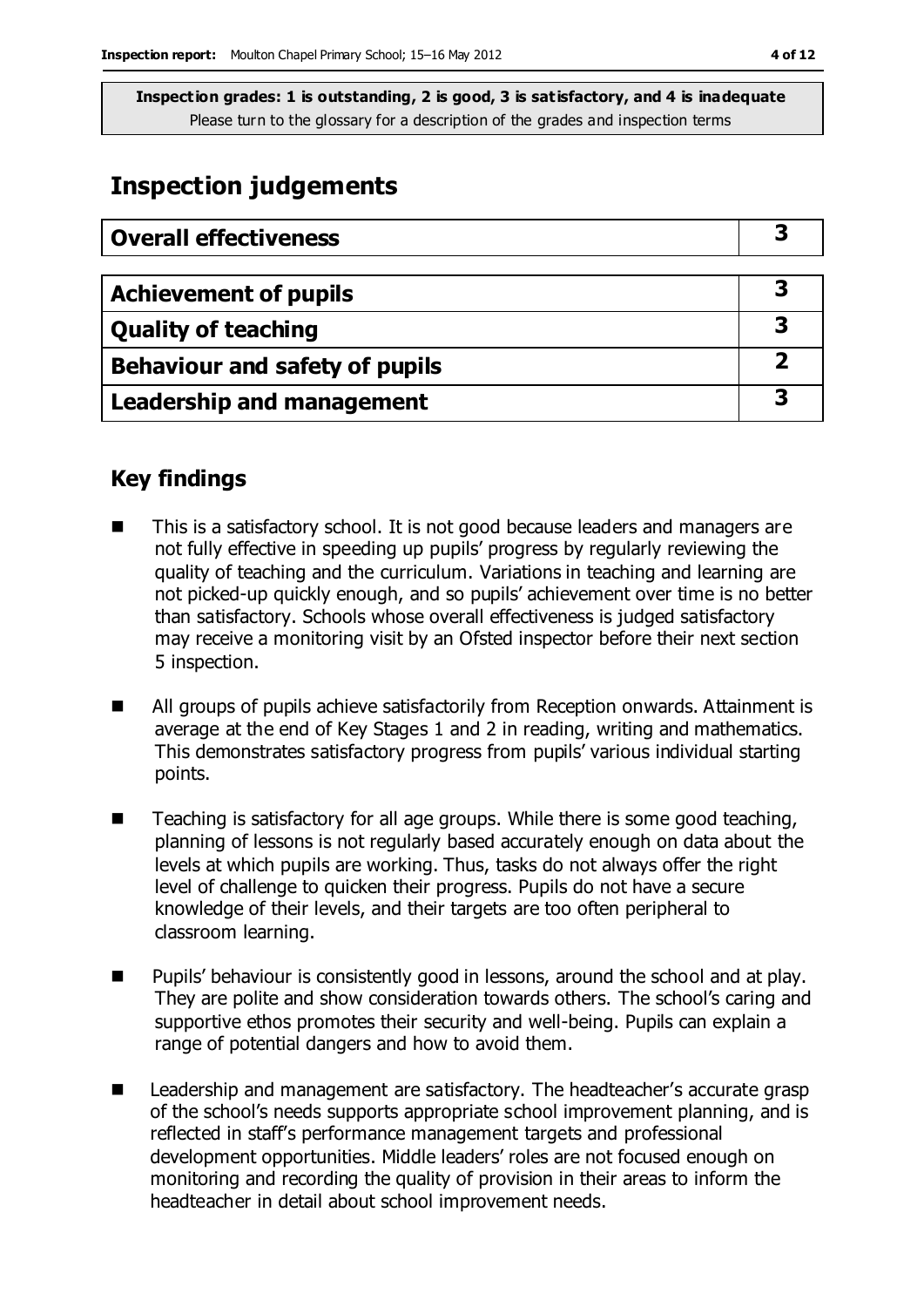### **What does the school need to do to improve further?**

- Accelerate progress and raise attainment throughout the school in reading, writing and mathematics, through consistently good teaching, by making sure that:
	- teachers use data about the levels at which pupils work to set tasks that provide appropriate challenge to pupils of all abilities
	- pupils know the levels at which they are working, and use challenging targets to enable them to make further progress.
- Improve the effectiveness of leadership and management across the school in accelerating pupils' progress, by ensuring that:
	- those with responsibilities for subject areas regularly monitor the quality of teaching and the curriculum, and their impact on pupils' progress
	- the resulting findings are reported to the headteacher to inform improvement planning.

### **Main report**

#### **Achievement of pupils**

Achievement is satisfactory throughout the school. Every parent and carer who responded to the questionnaire believes that their children make good progress and that their needs are met well. However, the school's own judgement and pupils' work seen in lessons and books show that although there are pockets of good progress where teaching is effective, both teaching and progress are satisfactory overall.

Children in Reception make satisfactory progress overall from their average levels of knowledge and skills on entry. They make good progress in their personal, social and emotional development, behaving sensibly, safely and considerately. They are also starting to take personal responsibility for organising their learning. Children sound out groups of letters increasingly confidently. Almost all read simple words. Some are able to articulate simple sentences accurately and a very few are reading fluently.

Pupils continue to make satisfactory progress in Key Stages 1 and 2 in the mixed-age classes. In Year 1, some pupils show secure understanding of basic punctuation skills. They use texts at a range of levels to answer questions about plots and characters, although the level of challenge is not always matched closely enough to their needs. By the end of Key Stage 1, they reach average levels in reading. There is some variation in attainment by the end of Year 6 because of the small year group sizes, but it is generally average in reading, writing and mathematics.

Different groups of pupils make very similar progress. Disabled pupils and those who have special educational needs in Years 3 and 4 showed they could count in fives and tens in an interesting problem-solving exercise. Boys and girls generally make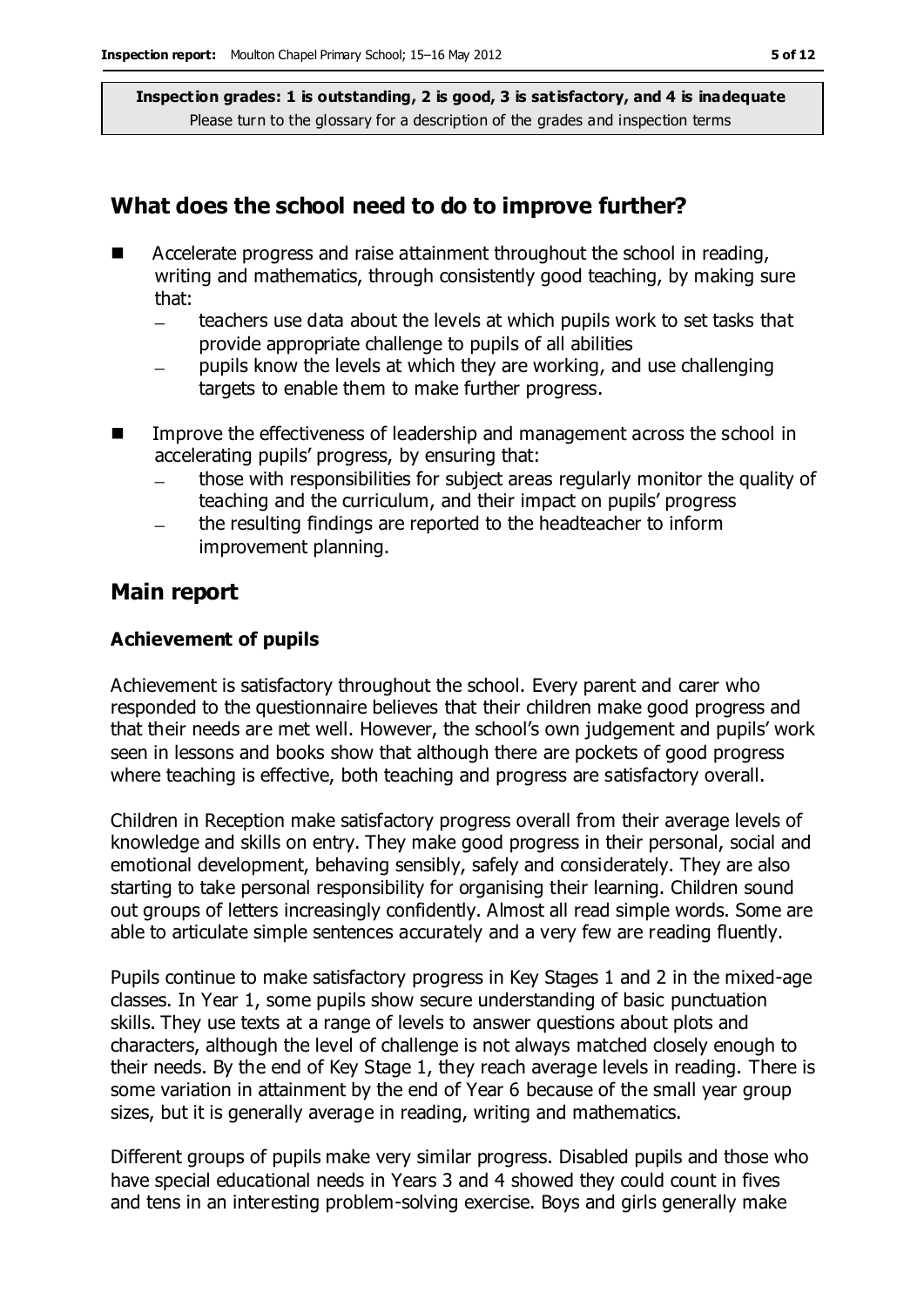similar progress. Pupils who are capable of reaching higher levels generally make satisfactory progress. Those in Year 5 and 6 made good progress in working out the interior angle of an octagon, using their knowledge of triangles, because the tasks were an accurate fit to their abilities and were supported by very specific questioning.

### **Quality of teaching**

There is a business-like atmosphere in lessons because pupils are keen to learn. Good relationships between staff and pupils, and interesting introductory literacy and numeracy activities, set the scene well. Pupils develop a range of social and moral skills as they practise negotiating, and listen to other pupils' views. In most lessons, there is a good balance of teaching and time for pupils to practise their learning. Variations in the quality of some teaching practices restrict progress over time to satisfactory. In particular, information about the levels at which pupils work is not considered carefully enough in lesson planning. As a result, work can be too hard or too easy for pupils. The use of questioning is sometimes very helpful in extending pupils' thinking. In particular, the learning of disabled pupils and those who have special educational needs is made more secure through regular focused questions. In a Year 5 and 6 lesson, a problem-solving task necessitated the pupils themselves continually questioning the effectiveness of various methods and their probability of success. Presentation of pupils' work is not given sufficient importance and is very variable. In some lessons, there is too much dependence on commercially produced worksheets. In Reception, the outdoor area is used well as an extension to classroom learning and this enables pupils to develop a greater understanding of the links between different activities. The linking of current literacy learning in other lessons, in order for pupils to practise what they have learnt, is a developing aspect.

A school focus on ensuring that marking tells pupils clearly what they have achieved and the next steps has been effective overall. However, pupils are not given sufficient ownership of their learning. Even older pupils are vague about the levels at which they work. Neither levels nor targets are given sufficient emphasis in learning.

The teaching of reading is systematic. In Reception, pupils learn the sounds made by groups of letters and how to blend them or break them down in order to help them to write and read. In Years 1 and 2, these reading skills are embedded.

#### **Behaviour and safety of pupils**

Pupils behave sensibly and thoughtfully, both in lessons and around the school. The school's records confirm that this is the norm. The high expectations of staff from the Early Years Foundation Stage onwards and the consistent use of the behaviour policy are significant factors in the positive and happy environment for learning. These findings echo the views of every parent and carer who responded to the questionnaire.

Most parents and carers also think that their children are safe and that bullying is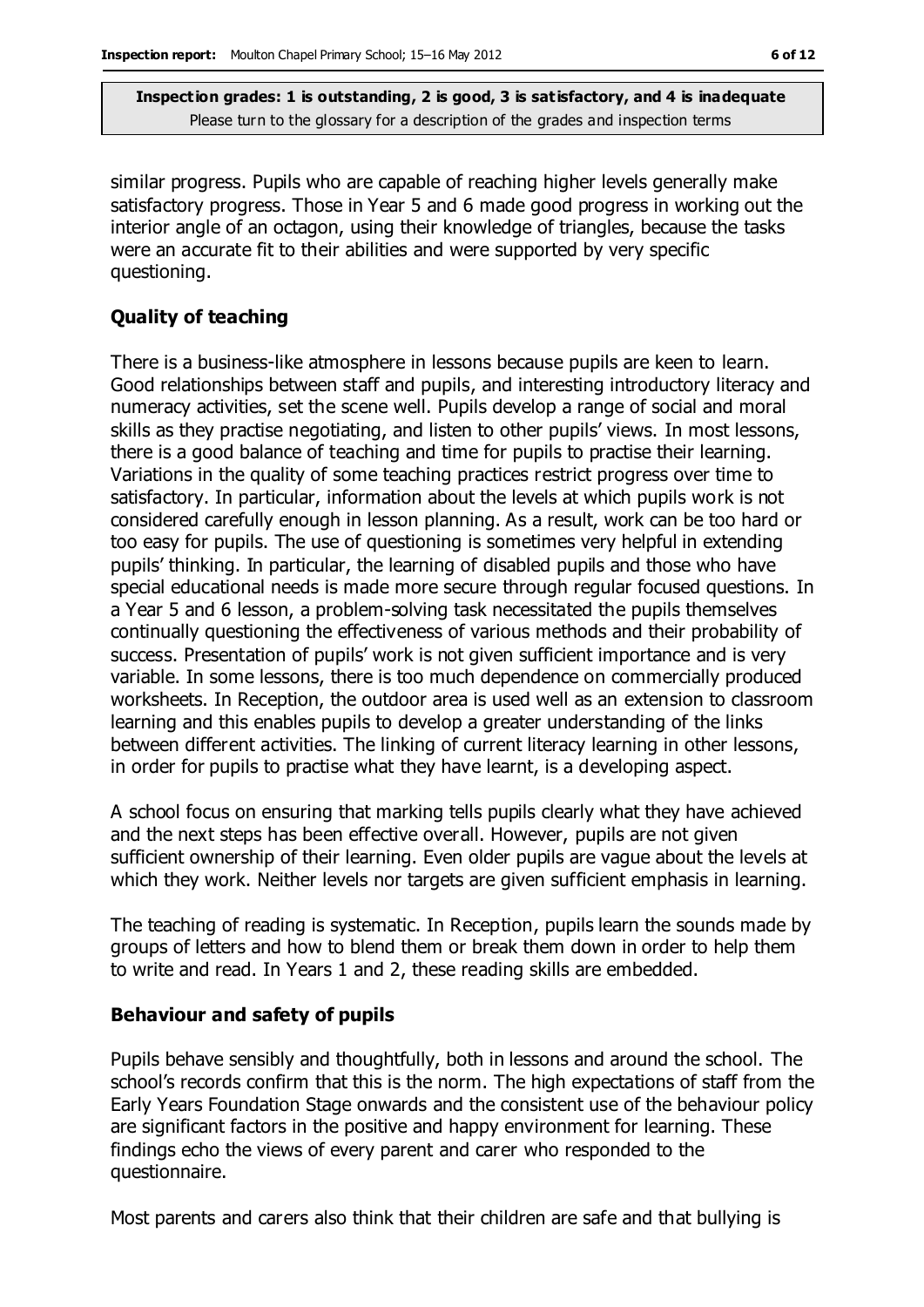dealt with effectively. Inspection evidence, including the views of pupils and staff, supports this. Pupils trust the staff to deal with any concerns or worries they may have. They understand the importance of internet safety, and have a good understanding of how to deal with the dangers posed by cyber-bullying and other forms of prejudice-based bullying. However, the personal, social and health education programme is not as well-balanced in its coverage as it could be, throughout the school. Pupils appreciate the growing role of school councillors and look forward to opportunities to become, for example, peer mediators. Younger pupils would like similar opportunities to take responsibility.

Pupils' attendance is average and improving. The systems for monitoring attendance are increasingly effective, and attendance rates are shared with parents and carers to stress their importance.

#### **Leadership and management**

The headteacher's thorough audit of the school's strengths and its priorities has formed a basis for a clear direction to the work of the school, which is supported by the committed staff. Secure foundations for improvement are being laid. The school has a good knowledge of pupils' achievement over time through regular tracking of the progress of all groups of pupils. In this small school, staff show good teamwork. Pupil progress meetings now have a greater focus on pupils' achievement. However, subject leaders do not yet monitor teaching and learning or the curriculum frequently enough, or report their findings formally to highlight weaknesses and support improvement.

Improvement planning and the staff's performance management targets are based very closely on raising achievement. Training records reflect this, including in mathematics, where improvements are working through satisfactorily. Staff's understanding of data is developing quickly. Appropriate partnerships with other schools and with local authority consultants are helping staff to strengthen aspects of their teaching, and thus the achievement of all groups of pupils. This in turn supports the school's satisfactory promotion of equality of opportunity and freedom from discrimination.

The members of the governing body work regularly with the staff, including in curriculum areas. They demonstrate a realistic understanding of the school's performance, and their strong support and challenge help to ensure the school's capacity for further improvement.

The headteacher's audit has led to improved planning to promote pupils' wider development, such as growing opportunities to develop their cultural understanding. Their spiritual, moral and social development is also good. Lessons are more frequently planned across subjects to deepen learning. Guided reading and the teaching of letters and sounds form the basis of learning in reading and writing. After-school clubs are popular and are presently mainly sport-based.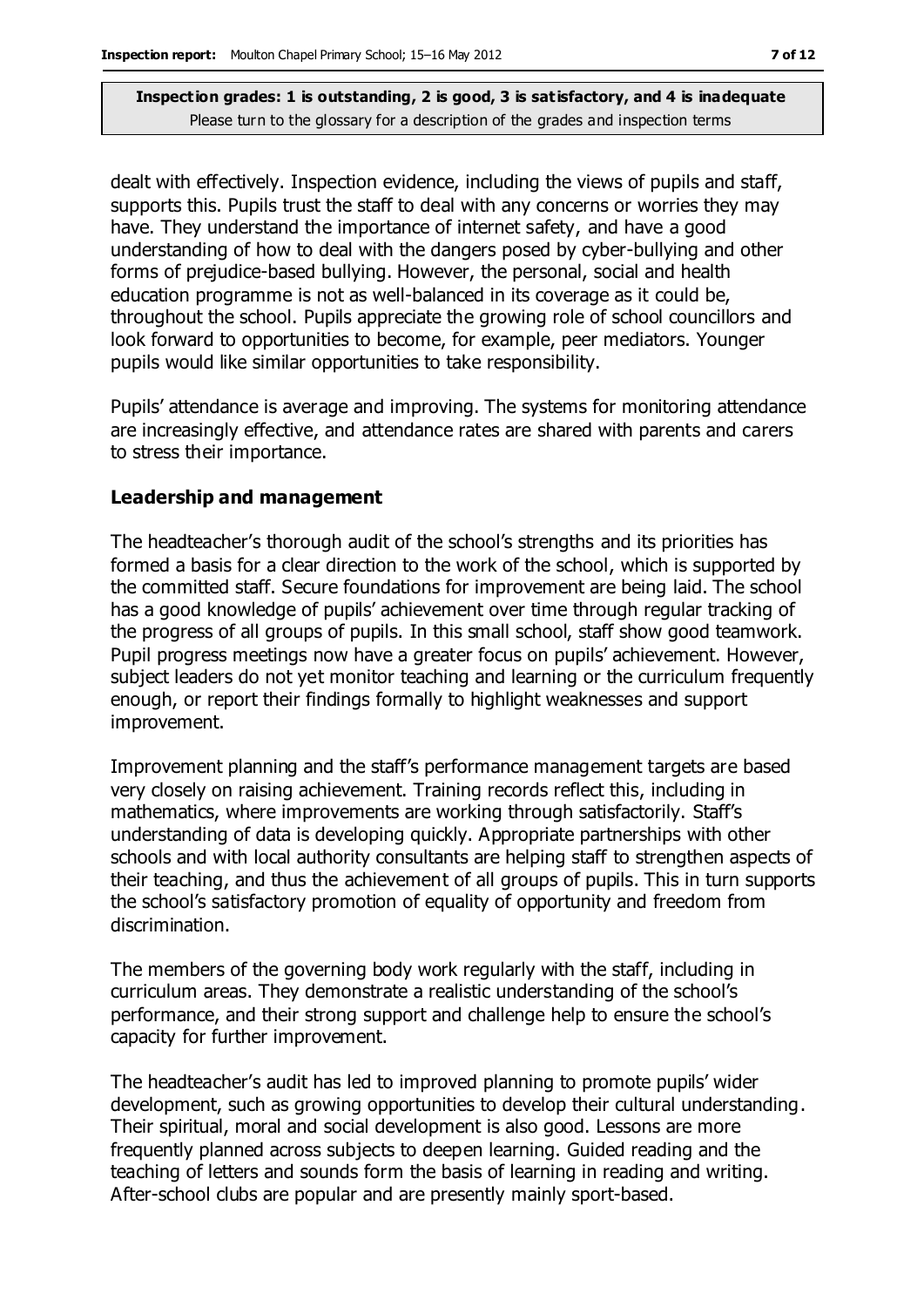Parents and carers value the good links between home and school, and know that their views are taken into account. For example, the school has responded to their request for a greater focus on pupils' academic progress at parents' evenings. They have an increasing understanding of how to support their children's learning, thanks to regular information from the school and opportunities to participate in workshops. Links with the village, including the church and external agencies, promote good care of the pupils. This is based on safeguarding arrangements that meet statutory requirements and are reviewed regularly to ensure pupils' ongoing safety and wellbeing.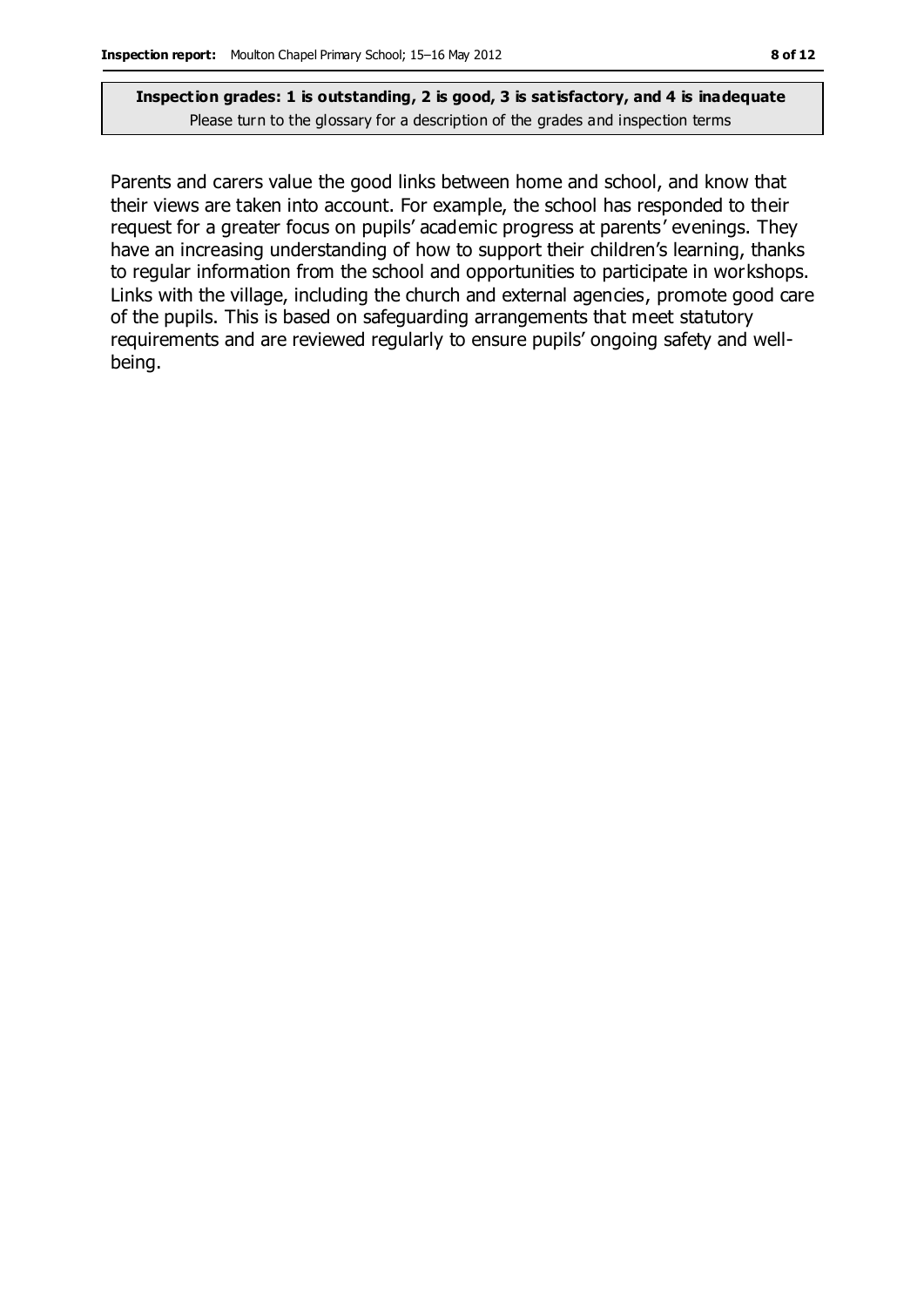# **Glossary**

### **Grade Judgement Description** Grade  $1$  | Outstanding | These features are highly effective. An outstanding school provides exceptionally well for all its pupils' needs. Grade 2 Good These are very positive features of a school. A school that is good is serving its pupils well. Grade 3  $\parallel$  Satisfactory  $\parallel$  These features are of reasonable quality. A satisfactory school is providing adequately for its pupils. Grade 4  $\parallel$  Inadequate  $\parallel$  These features are not of an acceptable standard. An inadequate school needs to make significant improvement in order to meet the needs of its pupils. Ofsted inspectors will make further visits until it improves.

# **What inspection judgements mean**

## **Overall effectiveness of schools**

|                       | Overall effectiveness judgement (percentage of schools) |      |                     |                   |
|-----------------------|---------------------------------------------------------|------|---------------------|-------------------|
| <b>Type of school</b> | <b>Outstanding</b>                                      | Good | <b>Satisfactory</b> | <b>Inadequate</b> |
| Nursery schools       | 54                                                      | 42   |                     |                   |
| Primary schools       | 14                                                      | 49   | 32                  |                   |
| Secondary             | 20                                                      | 39   | 34                  |                   |
| schools               |                                                         |      |                     |                   |
| Special schools       | 33                                                      | 45   | 20                  |                   |
| Pupil referral        |                                                         | 55   | 28                  |                   |
| units                 |                                                         |      |                     |                   |
| All schools           |                                                         |      | م -                 |                   |

New school inspection arrangements have been introduced from 1 January 2012. This means that inspectors make judgements that were not made previously.

The data in the table above are for the period 1 September to 31 December 2011 and represent judgements that were made under the school inspection arrangements that were introduced on 1 September 2009. These data are consistent with the latest published official statistics about maintained school inspection outcomes (see [www.ofsted.gov.uk\)](http://www.ofsted.gov.uk/).

The sample of schools inspected during 2010/11 was not representative of all schools nationally, as weaker schools are inspected more frequently than good or outstanding schools.

Primary schools include primary academy converters. Secondary schools include secondary academy converters, sponsor-led academies and city technology colleges. Special schools include special academy converters and non-maintained special schools.

Percentages are rounded and do not always add exactly to 100.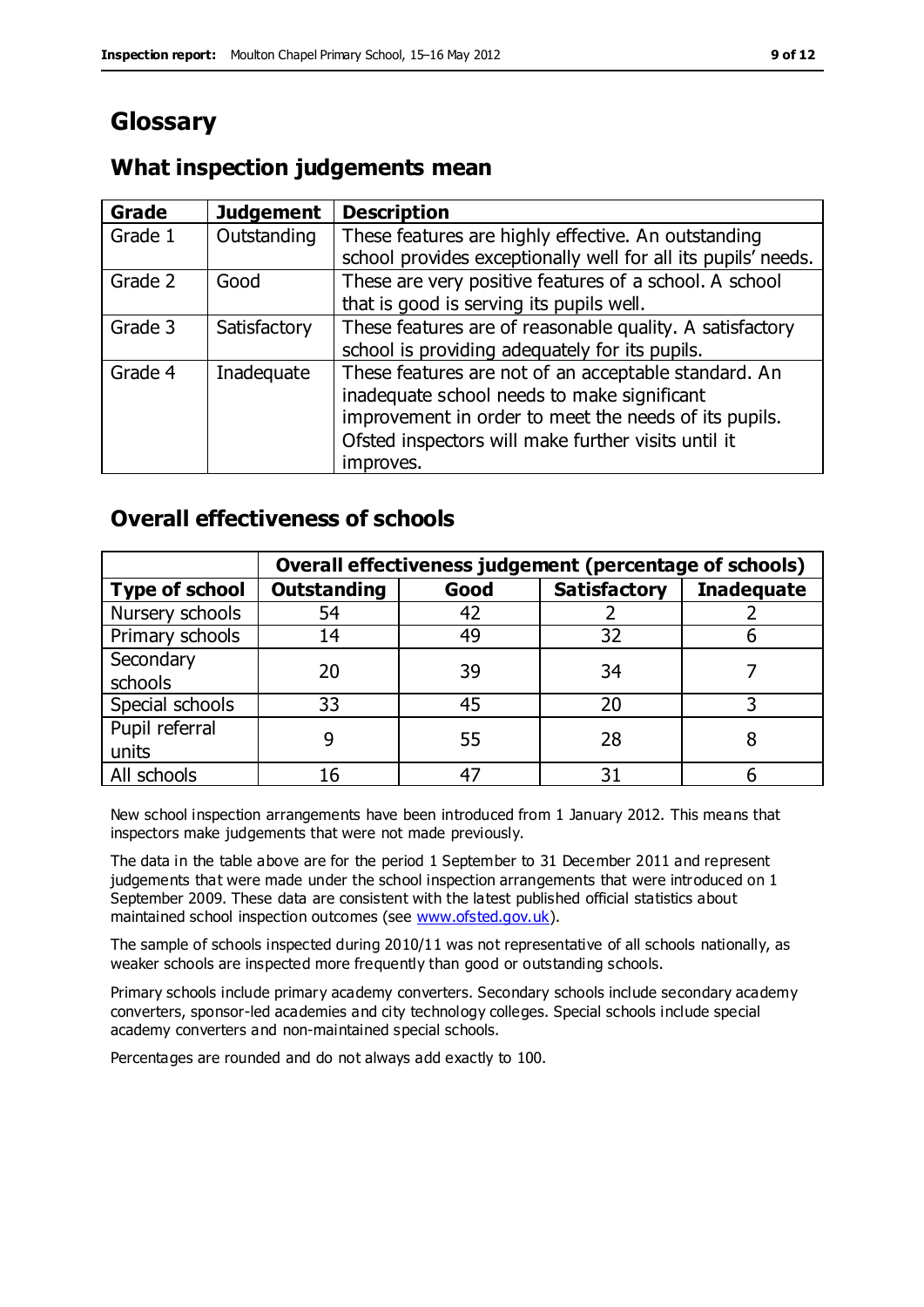# **Common terminology used by inspectors**

| Achievement:               | the progress and success of a pupil in their<br>learning and development taking account of their<br>attainment.                                                                                                        |
|----------------------------|------------------------------------------------------------------------------------------------------------------------------------------------------------------------------------------------------------------------|
| Attainment:                | the standard of the pupils' work shown by test and<br>examination results and in lessons.                                                                                                                              |
| Attendance:                | the regular attendance of pupils at school and in<br>lessons, taking into account the school's efforts to<br>encourage good attendance.                                                                                |
| Behaviour:                 | how well pupils behave in lessons, with emphasis<br>on their attitude to learning. Pupils' punctuality to<br>lessons and their conduct around the school.                                                              |
| Capacity to improve:       | the proven ability of the school to continue<br>improving based on its self-evaluation and what<br>the school has accomplished so far and on the<br>quality of its systems to maintain improvement.                    |
| Floor standards:           | the national minimum expectation of attainment<br>and progression measures.                                                                                                                                            |
| Leadership and management: | the contribution of all the staff with responsibilities,<br>not just the governors and headteacher, to<br>identifying priorities, directing and motivating staff<br>and running the school.                            |
| Learning:                  | how well pupils acquire knowledge, develop their<br>understanding, learn and practise skills and are<br>developing their competence as learners.                                                                       |
| Overall effectiveness:     | inspectors form a judgement on a school's overall<br>effectiveness based on the findings from their<br>inspection of the school.                                                                                       |
| Progress:                  | the rate at which pupils are learning in lessons and<br>over longer periods of time. It is often measured<br>by comparing the pupils' attainment at the end of a<br>key stage with their attainment when they started. |
| Safety:                    | how safe pupils are in school, including in lessons;<br>and their understanding of risks. Pupils' freedom<br>from bullying and harassment. How well the school<br>promotes safety, for example e-learning.             |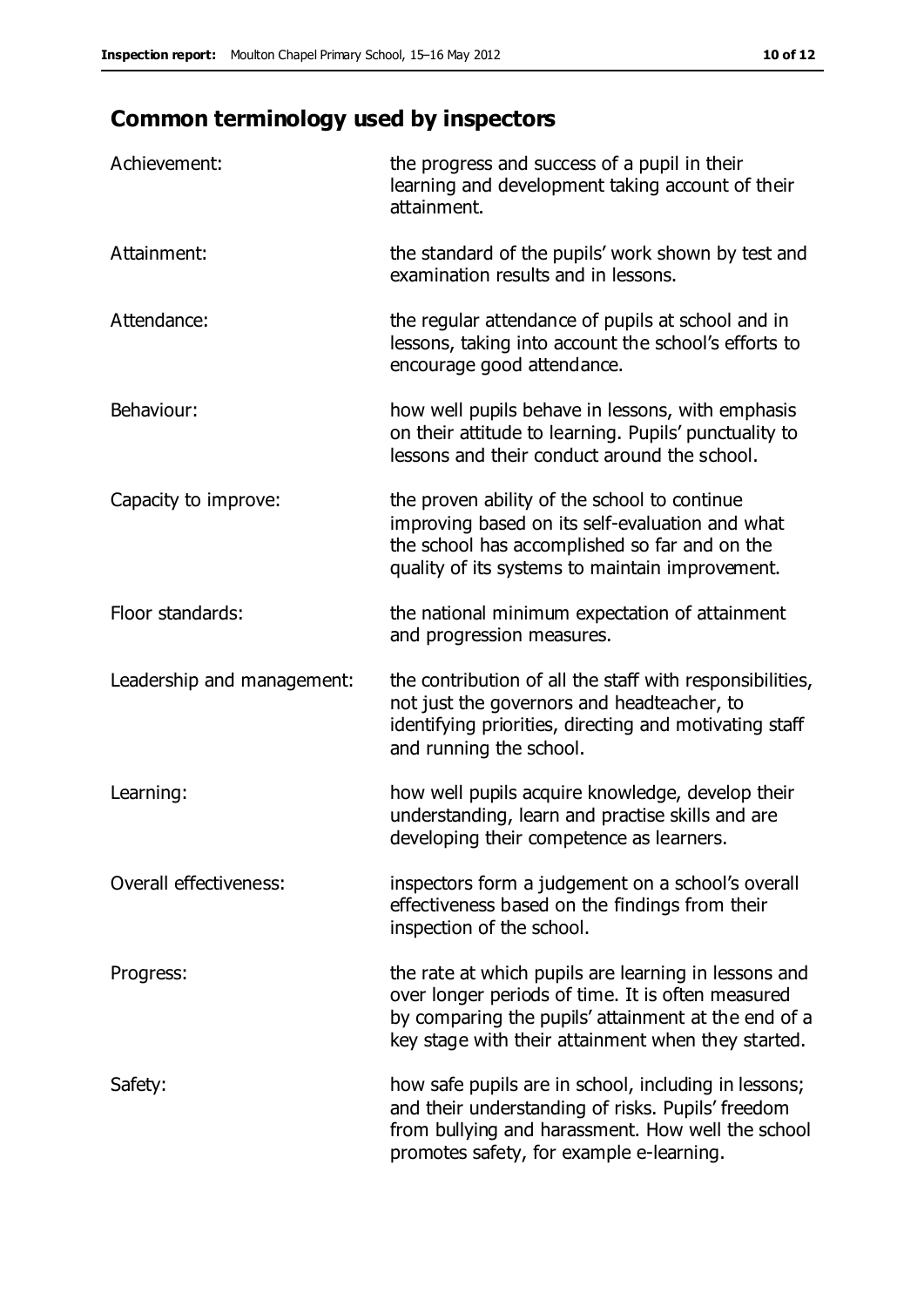# **This letter is provided for the school, parents and carers to share with their children. It describes Ofsted's**

**main findings from the inspection of their school.**



17 May 2012

Dear Pupils

### **Inspection of Moulton Chapel Primary School, Spalding, PE12 0XJ**

I was impressed during my recent visit by your politeness and good behaviour. Thank you for making me welcome and for talking to me about your school and your learning. You enjoy school and learn within a caring environment.

Your school is a satisfactory school. You reach average levels in reading, writing and mathematics by the end of Year 6. Satisfactory teaching leads to you making satisfactory progress throughout the school in reading, writing and mathematics. In some lessons, teaching is good and you make quicker progress. You show positive attitudes to learning and settle down in lessons quickly. You particularly like discussing your learning with other pupils and working out possible outcomes to problems.

The headteacher and all of the staff are working hard to make the school more effective. I have asked them to make sure that it improves by carrying out the following actions:

- always giving you work that is at just the right level to help you make quicker progress
- making sure that you know the levels you are working at, and have targets that you can use in lessons to enable you to make further progress towards set goals
- **E** ensuring that the quality of teaching, the curriculum and the progress that you make are evaluated regularly, so that any weaknesses can be sorted out.

You can help by knowing your levels and focusing on your targets in lessons.

Yours sincerely

Lynne Blakelock Lead inspector